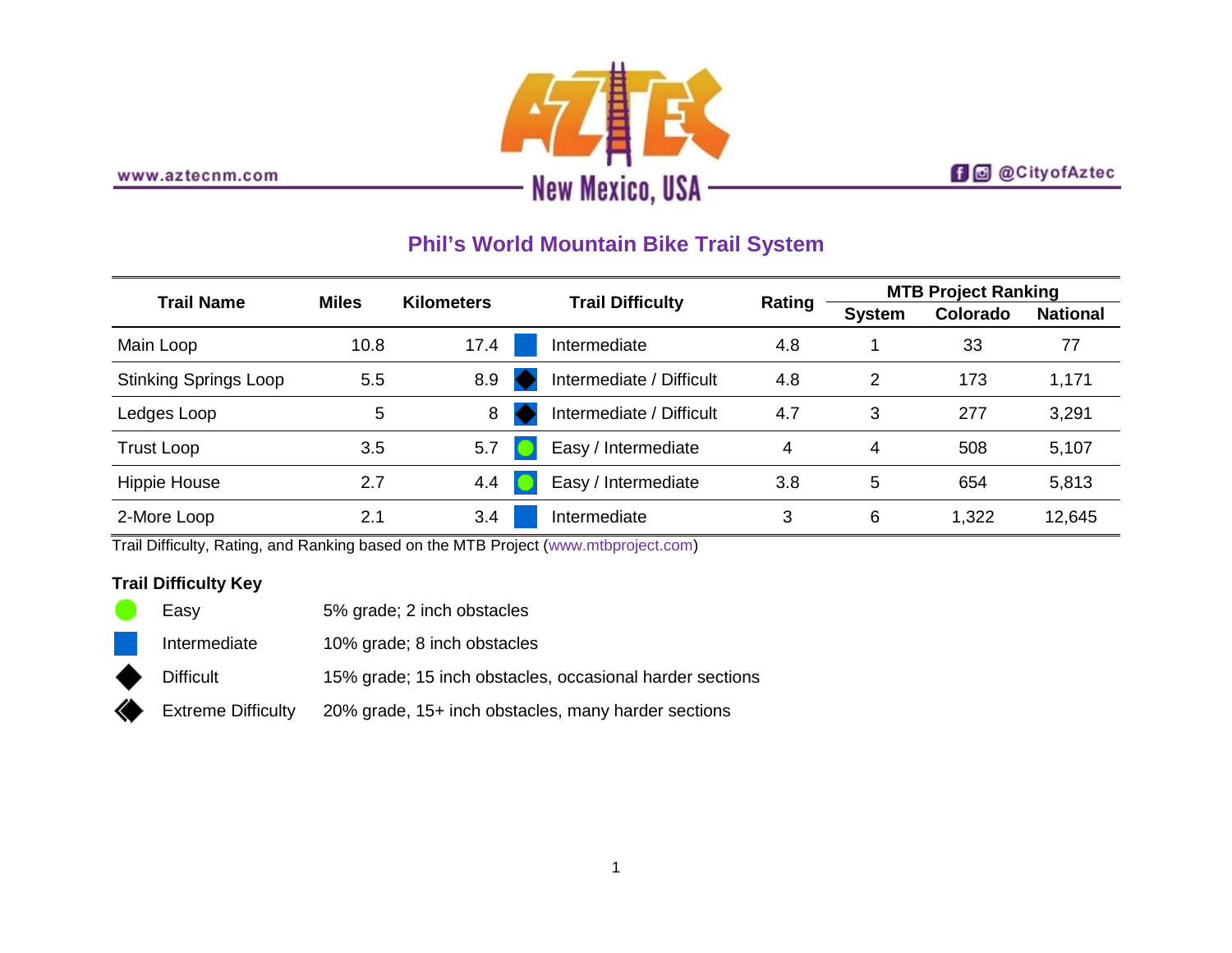**Land Manager**

BLM Colorado – Tres Rios Field Office 29211 Highway 184 Dolores, CO 81323 (970) 882-7296 [www.blm.gov/colorado](http://www.blm.gov/colorado)

### **Trails Maintenance & Building**

Southwest Colorado Cycling Association (SWCCA) PO Box 1302 Cortez, CO 81321 (970) 560-5659 [www.swcocycling.com](http://www.swcocycling.com/)

## **MTB Project Trail Comments**

**Daily user fee is required.** 

**Main Loop** Head North out of the parking lot through the gate to the trail intersection where you'll see the return route coming in from the right. Drop your daily user fee in the pay box if you don't have an annual membership and take a look at the trail map and kiosk.

> The buff singletrack winds through pinion and juniper forest, gradually gaining just over 100 feet to the "saddle". Prepare for a super fun screaming descent down the Coco Race section. After this fast and twisty descent you'll cross through a big arroyo and grunt up a short but steep climb followed by some flat recovery spinning through the pinions. At the intersection on top of the next saddle, stay left again for the Lemonhead section unless you are short on time and want to go straight for the Rib Cage. Lemonhead drops off a couple of ledges, traverses the hillside and then climbs up to the top of mesa for some more fast cruising. After a few miles, you'll come to the Cortez overlook which is a good spot to regroup and look West to great views of Totten reservoir and the City of Cortez.

> Following Lemonhead is a quick drop into the Maze section with an easy log jump and some tight corners. Prepare to get your climb on as you exit the Maze and climb back up to the Elbow section. Elbow takes you across some slickrock style riding with a couple of technical sections. With the right lines, you can make quick work of these tricky sections, but use caution as there have been a few unfortunate mishaps here. After the Elbow, the trail returns to smooth, hardpacked singletrack heading East with some terrific views of the LaPlata mountain range. Take a left at the Abajo junction (straight is a shortcut into the lower half of Ribcage) and climb up to the Abajo overlook. It is customary to stop here for a snack and regroup. On a clear day you'll see mountain ranges in all direction including the LaPlatas, the Wilson group, the Abajos near Monticello and even the LaSals near Moab.

From the Abajo overlook, traverse the ridge on excellent tread to the Ledges turnoff going left. For this description we'll stay right and skip Ledges but it is a great loop that you can add on if you have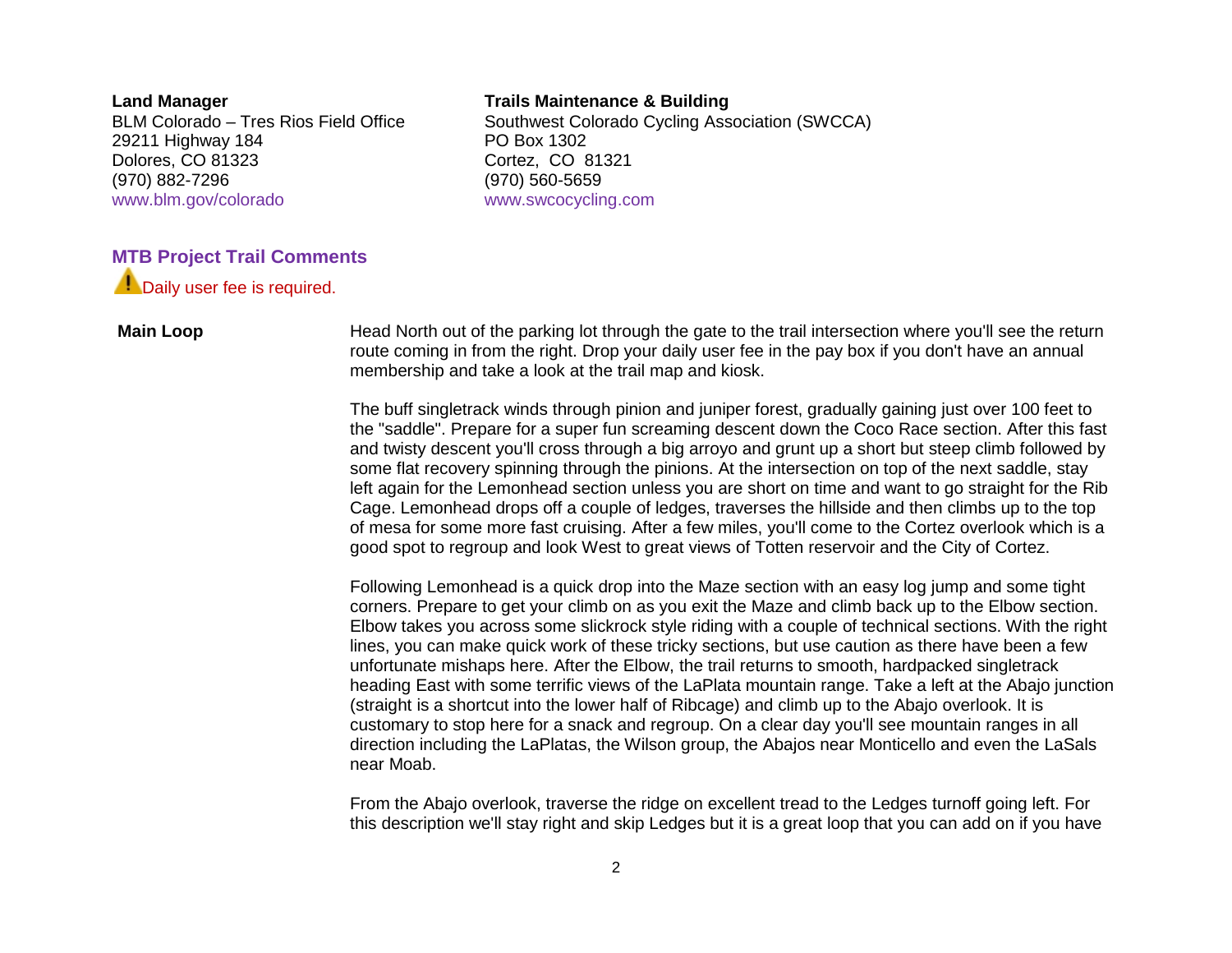|                              | time to tack on 30-60 minutes to your ride. Ledges will come back in to the main trail just down the<br>way from where you left it. Shortly past the Ledges Turnoff, there is an intersection for the Stinking<br>Springs Loop. If you want to avoid this and get straight to the top of the Rib Cage, go straight.                                                                                                                                                                                                                                                                                                                                  |
|------------------------------|------------------------------------------------------------------------------------------------------------------------------------------------------------------------------------------------------------------------------------------------------------------------------------------------------------------------------------------------------------------------------------------------------------------------------------------------------------------------------------------------------------------------------------------------------------------------------------------------------------------------------------------------------|
| <b>Stinking Springs Loop</b> | The Stinking Springs Loop goes left off of the main Phil's loop just before dropping into the Rib Cage<br>and loops back in to the same spot so you don't miss anything. Stinking Springs starts with a very<br>gradual climb through sagebrush on smooth singletrack with great views of the LaPlata mountains.<br>Shortly after reaching the "Pinnacle" you'll drop into an extremely fun descent known as the<br>Vertebrae. Vertebrae has big banked turns, jumps and some fast straights.                                                                                                                                                        |
|                              | At the end of Vertebrae, you'll do a mildly technical descent of the Moki downhill followed by a short<br>grind up the Moki climb which can feel pretty tough after all of the descending. After the climb, the<br>trail rolls and drops slightly to a section of mixed singletrack and slickrock known as the Rim. The<br>Rim is bumpy and rocky but doesn't have any extreme technical riding. This section eats tires and<br>causes tons of pinch flats for those running tubed tires. Relief from the rim comes as you drop off the<br>other side into flowing singletrack again that leads to Stoneaxe hill which is a tough but short climb.   |
|                              | Shortly after Stoneaxe there is a technical, ledgy drop that has gotten pretty ugly with multiple lines<br>developing. Straight down the middle is still the line of choice. Some smooth, fast trail leads you<br>slightly uphill back to the junction with the main Phil's trail just where you drop into the Ribcage.                                                                                                                                                                                                                                                                                                                              |
| <b>Ledges Loop</b>           | The Ledges loop is a nice, more technical loop that can be added on to the Phil's World ride. There<br>is a well signed left turn just before you get to the Rib Cage. The singletrack winds through some<br>sagebrush, then drops into some pinon and juniper trees with a few ledges and rocky sections.                                                                                                                                                                                                                                                                                                                                           |
|                              | The trail is easy to follow as it makes away up and down the shallow drainages. You'll eventually<br>emerge out of the trees into a large open, burned area where the trail loops around and then does a<br>short but very steep climb back to the top of the ridge. Just past the top of the climb there is an<br>option to go left and shortcut over to the Stinking Springs loop where the trails meet up just past the<br>Pinnacle. To continue with the Ledges loop, continue straight for some more semi-technical riding<br>through trees and openings until the trail merges back in to the main Phil's loop just past where you<br>left it. |
| <b>Trust Loop</b>            | Follow the signed trail straight East out of the main Phil's World parking lot. Stay on the left trail as<br>the one on the right is the incoming route that you'll be coming back on. The trail weaves through<br>sagebrush on mostly flat terrain for a bit before dropping into a drainage where you'll cross a wide<br>wooden bridge and climb out the other side.                                                                                                                                                                                                                                                                               |
|                              | After another short flat, stagebrush section, the trail does a short, slightly rocky, switchback climb to<br>the mesa top where it continues its flat route circling the front half of the mesa. Near the middle of                                                                                                                                                                                                                                                                                                                                                                                                                                  |